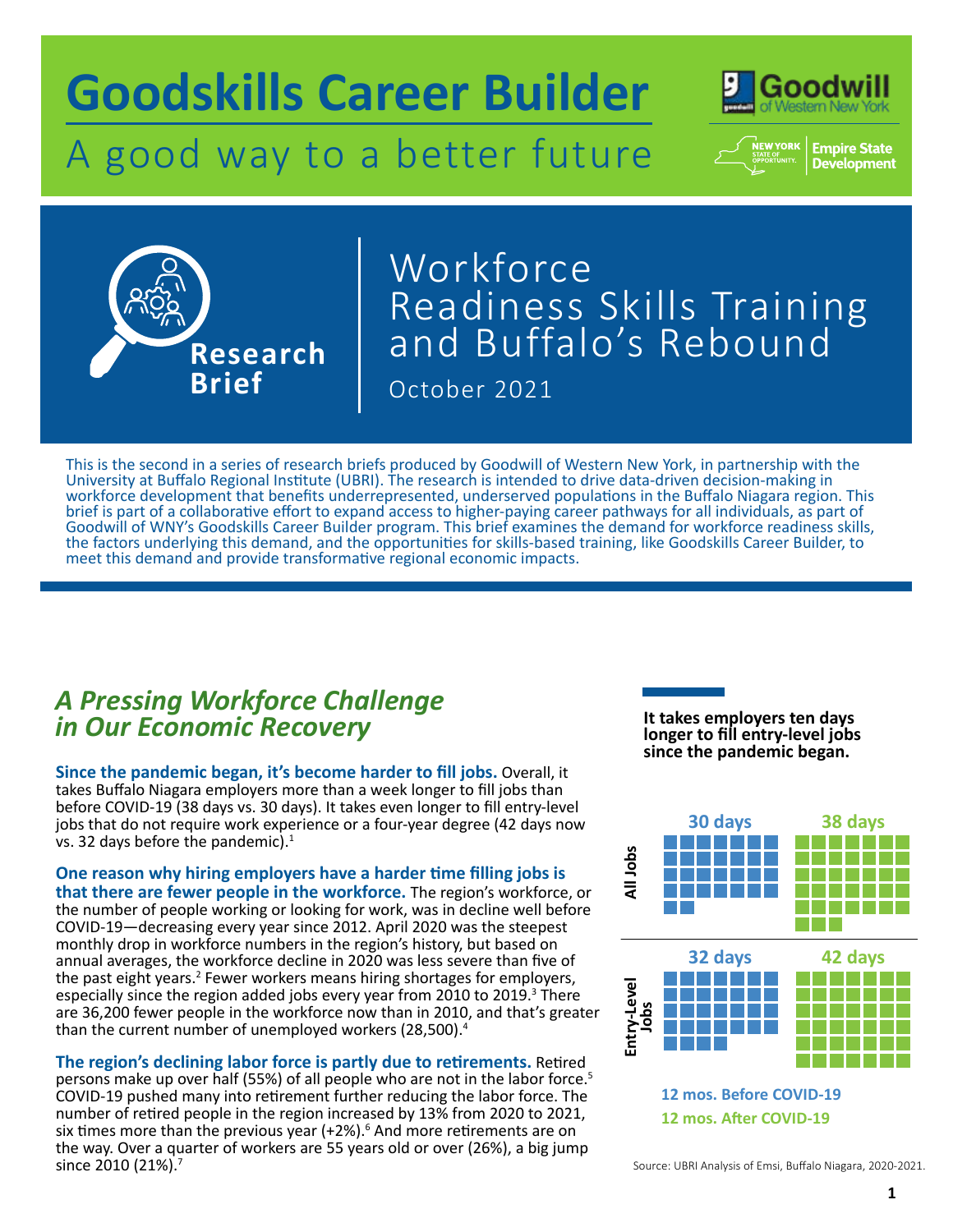## *College Enrollment is Down and Demand for Skills-Based Training Programs is Up*

**Declining college enrollment may be another reason behind entry-level hiring gaps.** Nationwide,

college enrollment declined every year since 2012, and is not expected to return to those peak levels.<sup>8</sup> Enrollment is declining in Buffalo Niagara too. Besides a slight increase in 2017, college enrollment in Buffalo Niagara declined every year since 2010, dropping by 12% from 2010 to 2019. Enrollment is now at its lowest point since 2005. While enrollment at four-year colleges only dropped slightly, the region's community colleges saw the sharpest declines in enrollment, falling by 33% since 2010.9

**Meanwhile, job opportunities that do not necessarily require college degrees are growing.** 

In the twelve months after COVID-19 hit, job postings that do not require college increased by 10% over the prior twelve months, while job postings that require a four-year degree or more grew by 1%.10 A recent study estimated 68% of non-college educated workers have the skills needed to qualify for higher-paying jobs.<sup>11</sup>

#### **Workers are increasingly looking to gain skills and credentials from non-college training options, like industry-driven skills based career training.** A national survey showed that workers are more likely to pursue online training and trade programs to acquire skills or certificates, rather than college degrees.<sup>12</sup>

#### **The region has thousands of working age residents who could potentially fill entry-level jobs if not for workforce barriers.** Based on Census

estimates, about 33,000 people are not in the labor force, but would work if they were offered a job, twice as many as before COVID-19. Nearly 5,600 individuals in Buffalo Niagara are not looking for work because they simply cannot find work, or believe no jobs are available that suit their experience. Almost 1,900 others do not work because they cannot arrange childcare or other family support.<sup>13</sup>

### **Many who might benefit from additional training are not able to pursue training for these same**

**workforce barriers.**14 This points to a need for industry-aligned, community-based training that provides supportive services, career coaching, and key workforce readiness skills. This comprehensive training model can help individuals overcome workforce barriers and grow higher-paying job opportunities for underserved communities. While intractable issues like retirement cliffs and wavering college enrollment will continue to challenge the region, connecting currently underserved residents with career pathways can help stabilize and grow the region's workforce.

**While jobs grew and workers aged since 2010, the college population declined. This leads to hiring shortages, especially for entry-level jobs.**



Source: NYS DOL QCEW; US Census, QWI; ACS 1-year estimates; Emsi/IPUMS; NYS DOL LAUS; 2010 and 2019.

*There are about 33,000 people out of the labor force who would take a job if offered—twice as many as before COVID-19.* 

*Source: UBRI analysis of data from IPUMS, 2020-2021.*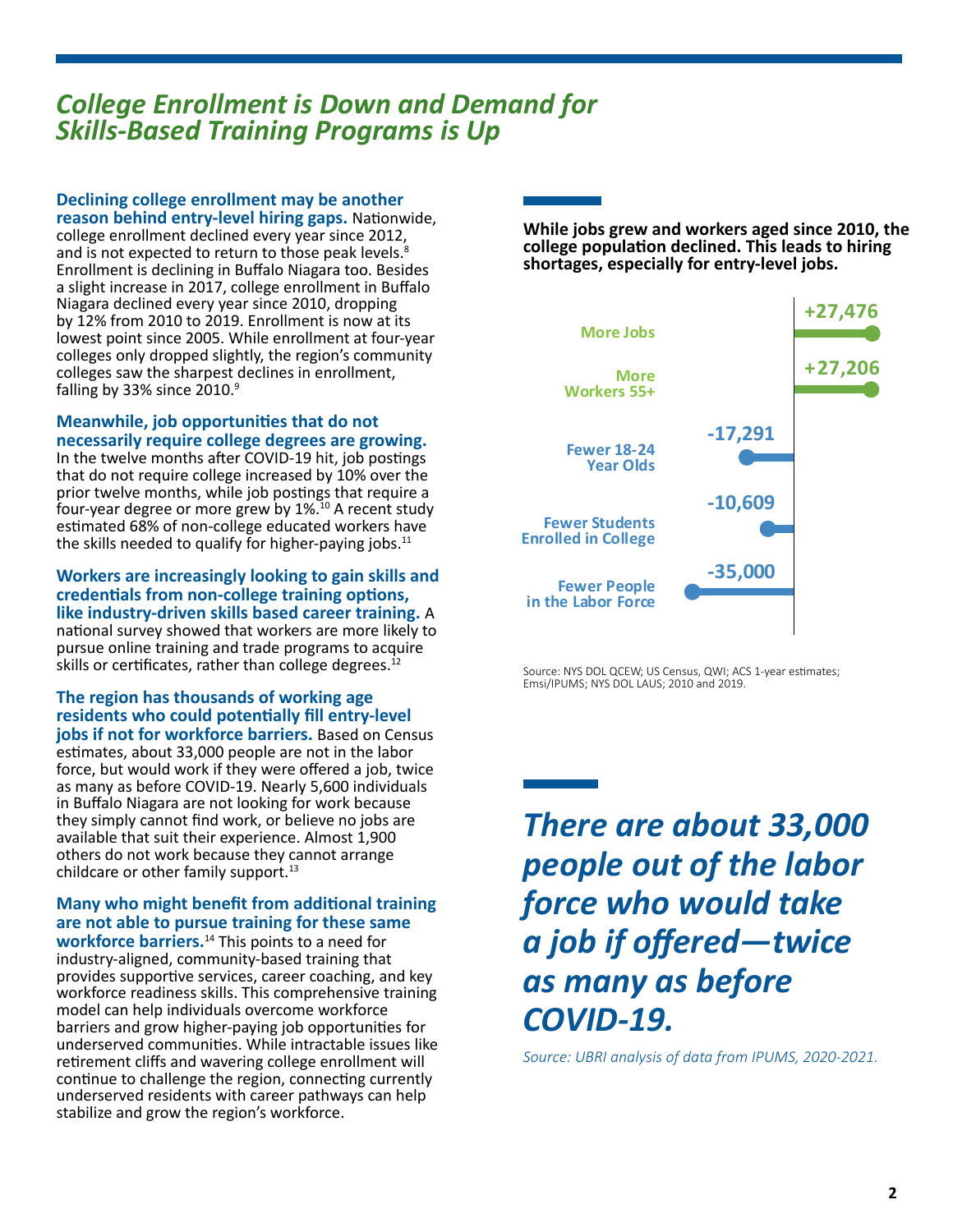## *The High Demand for Workforce Readiness Skills Training*  **Entry-Level Jobs**

#### **12 mos. A�er COVID-19 Workforce readiness skills training for current residents can fill in-demand jobs.** A shortage

**+27,476** more important to careers than technical skills.17 of workers with core workforce readiness skills is another reason behind hiring gaps for entry-level jobs. This shortage spans across industries, occupations, and skill levels. The top ten workforce readiness skills are listed in 22% of all entry-level job postings, but appear in only 12% of online worker profiles, on average. These top workforce readiness skills appear in job postings more than twice as often as the top technical skills.<sup>15</sup> But in a 2021 survey, Western New York employers said job applicants were more likely to lack these core skills, like verbal communication, professionalism, and writing, than technical skills.<sup>16</sup> A recent national survey found that most workers see core skills, like problem solving, teamwork, and adaptability, as

#### **+27,206 people have, and those skills employers seek. More Jobs There is a mismatch between the skills**

**-17,291** a hard time filling jobs for professional (28%) and **Fewer 18-24** skilled (43%) positions. Nearly three-quarters of WNY employers said the region's workforce does **More** According to a recent survey, most WNY employers According to a recent survey, most wive emploded to a recent survey. semi-skilled jobs, even more than those that have not have the skills training their company will need in the next five years. $18$ 

#### **-35,000 underserved communities and bridge the Fewer Students Workforce readiness skills can provide more diverse economic opportunities to**

**Fewer People wage gaps for people of color.** People of color **in the gap of the propriet of server** copies of series 24% of all workers, but 26% of all entry-level workers in the region.Overall, entry-level jobs pay below the regional average, but some pay more and can lead to higher-paying careers. Among the fifty most common entry-level occupations in recent job postings, only eleven pay above the regional average wage. People of color are underrepresented in all but one of these higher-paying entry-level jobs. Workforce readiness skills are even more important for these higher-paying entry-level positions—they are found in 96% of higher-paying entry-level job postings, compared to 80% of lower-paying entry-level jobs.<sup>19</sup>

**The top ten workforce readiness skills are more common in entry-level job postings than in self-reported skills by workers.**



Source: UBRI analysis of online worker profile data from Emsi, April, 2020 to April, 2021.

#### **People of color are underrepresented in all but one of the highest paying entry-level jobs.**

| <b>Top Five Higher-Paying</b><br><b>Entry Level Jobs in Recent</b><br><b>Job Postings</b> | <b>Job Postings,</b><br>2020-21 | Avg. Annual<br><b>Wage</b> |
|-------------------------------------------------------------------------------------------|---------------------------------|----------------------------|
| <b>Computer Support Specialists</b>                                                       | 234                             | \$54,122                   |
| <b>Office/Admin Supervisors</b>                                                           | 232                             | \$62,130                   |
| <b>Wholesale/Mfg Sales Reps</b>                                                           | 123                             | \$69,971                   |
| <b>Production Supervisors</b>                                                             | 120                             | \$70,096                   |
| <b>Project Mgmt Specialists</b>                                                           |                                 | \$78,686                   |

Source: UBRI Analysis of Emsi, Buffalo Niagara, April, 2020 to April, 2021 and US BLS, Occupational Employment Statistics, 2020.